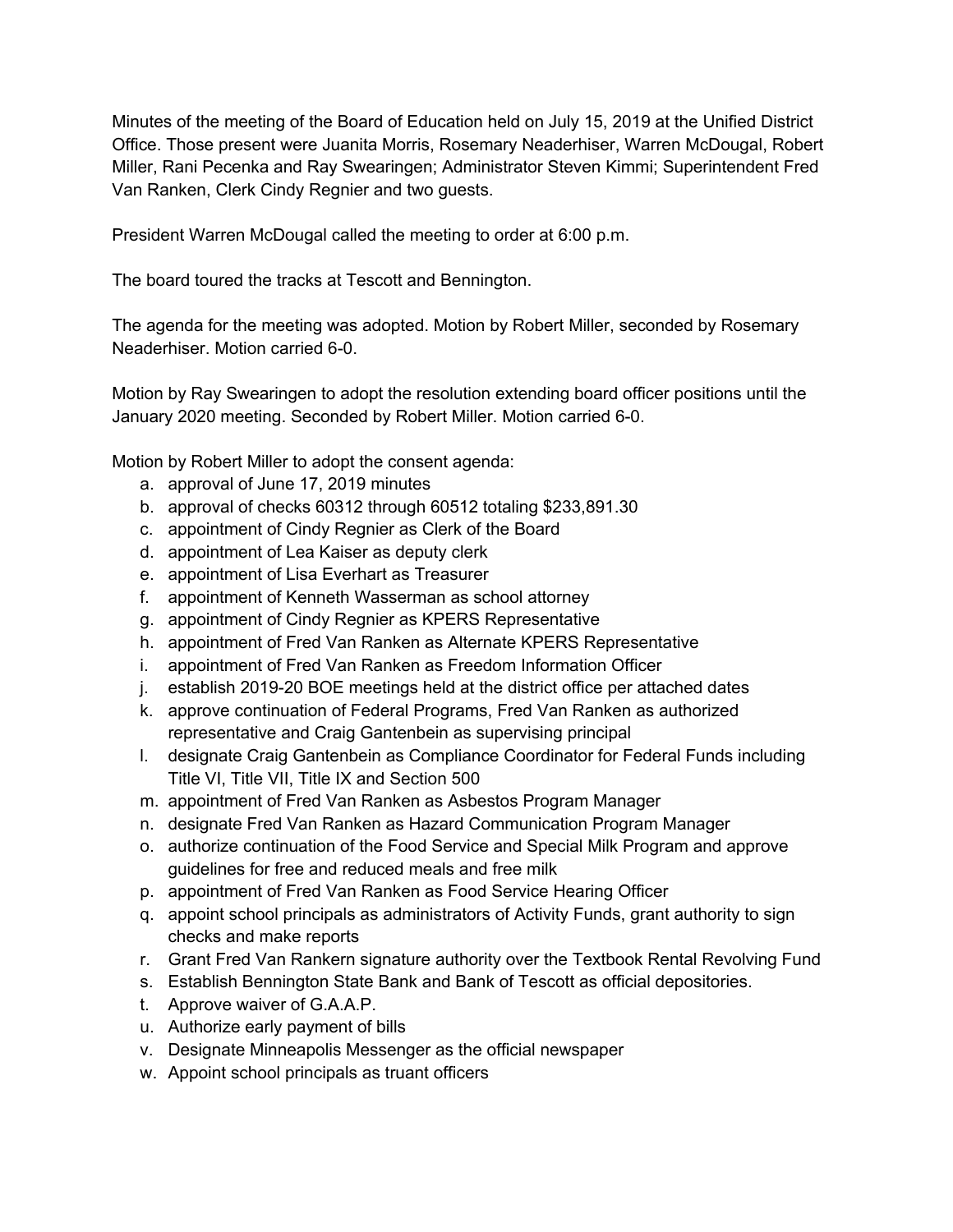- x. Appoint school principals and Crystal VanCoevern as coordinators for Homeless Children duties
- y. Appoint Fred Ranken as Hearing Officer for student long term suspensions or expulsions
- z. Adopt 1116 hour alternative schedule for 2019-20 school calendar.

Motion seconded by Juanita Morris. Carried 6-0.

Motion by Rosemary Neaderhiser to grant the student request for an in-district transfer with parents providing all transportation. Seconded by Rani Pecenka. Motion carried 6-0.

The board scheduled a special meeting for August 6, 2019 for budget information.

The annual back-to-school dinner was scheduled for August 9, 2019 at 6:00 p.m.

Motion by Robert Miller to approve the mini-split option from Comfort Heating & Air for the HVAC replacement for the area specified in Bennington Grade School. Seconded by Rosemary Neaderhiser. Motion carried 6-0.

The board discussed natural gas options.

Motion by Rosemary Neaderhiser to approve the handbooks for Bennington High School And Tescott with adjustments as noted. Seconded by Robert Miller. Motion carried 6-0.

Motion by Robert Miller to approve the transfer of non-federal fund to Food Service as requireed. Seconded by Rani Pecenka. Motion carried 6-0.

Motion by Ray Swearingen to accept the bid from Central Valley Ag for propane during the 19- 20 school year. Seconded by Rani Pecenka. Motion carried 6-0.

Motion by Rani Pecenka to adopt the policy revisions from the June 2019 meeting. Seconded by Ray Swearingen. Motion carried 6-0.

Motion by Rosemary Neaderhiser to accept out-of-district student applicants as recommended by the administration. Seconded by Robert Miller. Motion carried 6-0.

The board discussed redesign.

Motion by Rani Pecenka that the board enter executive session for 30 minutes to discuss personnel. Seconded by Juanita Morris. Motion carried 6-0. The board entered executive session at 8:50 p.m.

The board reconvened at 9:20 p.m.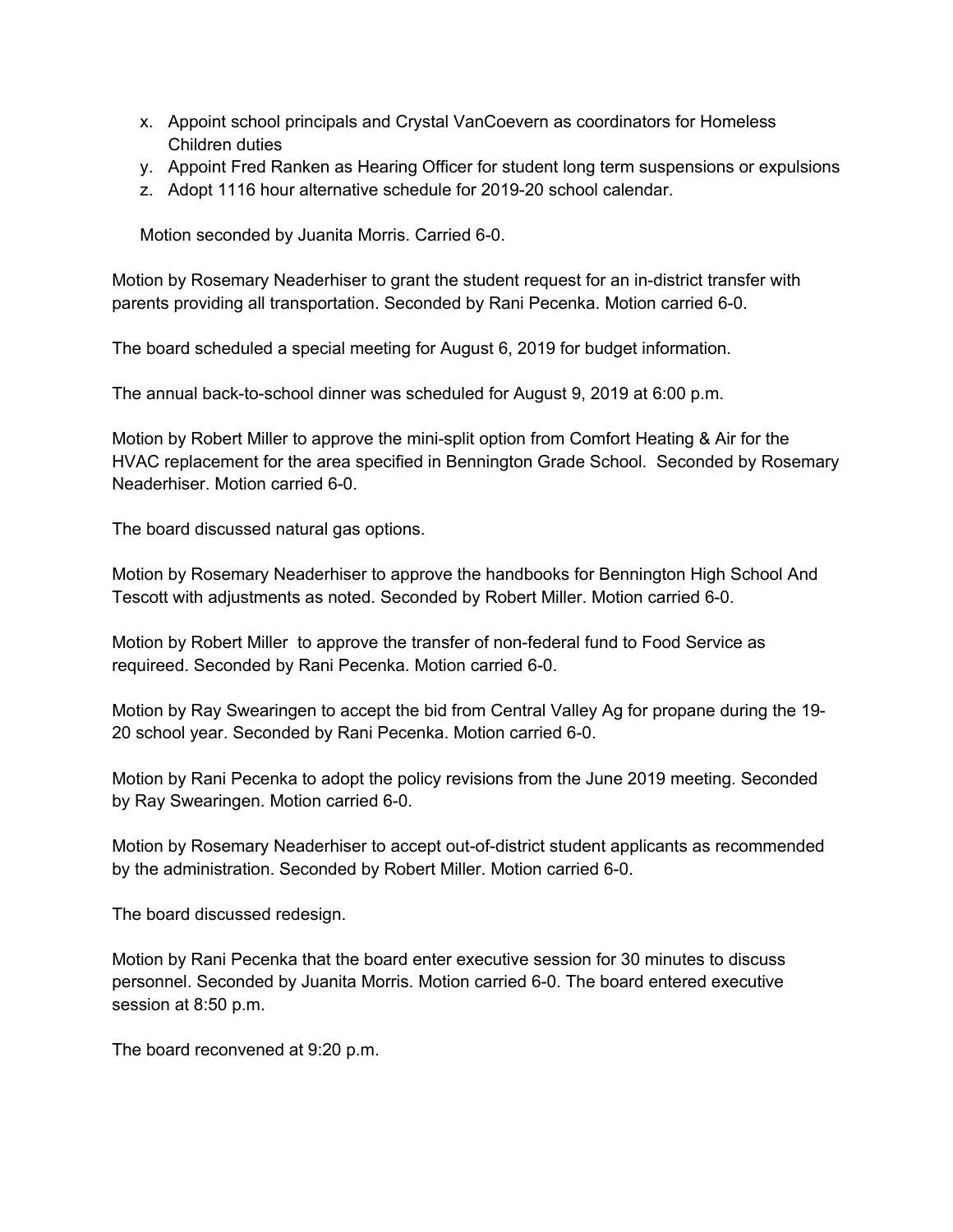Motion by Ray Swearingen to hire Timothy Merkh and Lloyd Sandlin as bus drivers. Seconded by Rani Pecenka. Motion carried 6-0.

Motion by Ray Swearingen to adopt the classified salary schedule as presented. Seconded by Robert Miller. Motion carried 6-0.

Motion by Rani Pecenka to adopt the administration and certified salary schedules as presented. Seconded by Rosemary Neaderhiser. Motion carried 6-0.

President Warren McDougal adjourned the meeting.